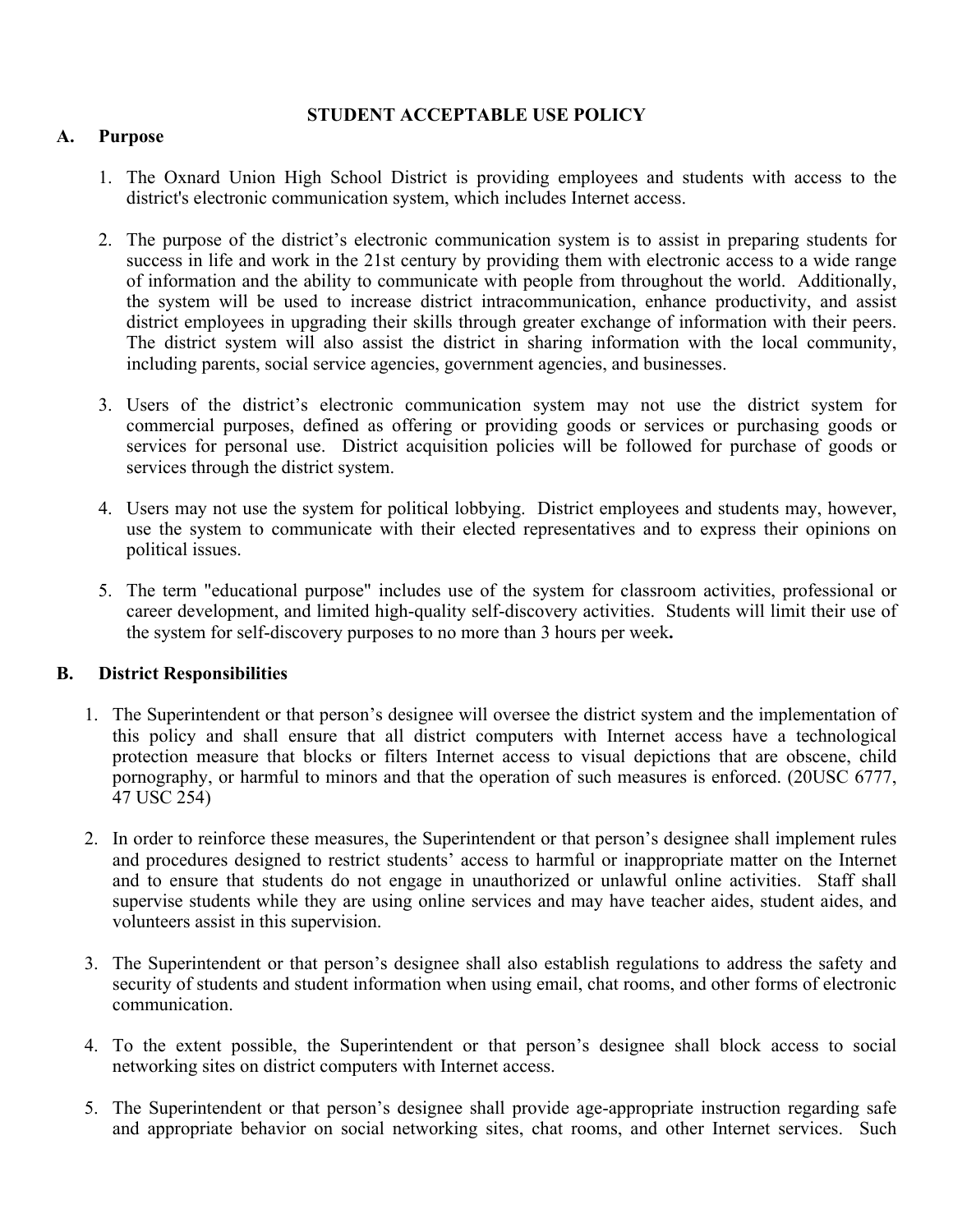instruction shall include, but not be limited to, the dangers of posting personal information online, misrepresentation by online predators, how to report inappropriate or offensive content or threats, behaviors that constitute cyberbullying, and how to respond when subjected to cyberbullying.

- 6. The site principal or that person's administrative designee will serve as the building-level coordinator for the district system, will approve building-level activities, ensure that teachers receive proper training in the use of the system and the requirements of this policy, establish a system to ensure adequate supervision of students using the system, maintain the file of user agreements, and will be responsible for interpreting the Student Acceptable Use Policy at the site level.
- 7. The district's administrator of Information Technology will establish a process for setting-up individual and class accounts, set quotas for disk usage on the system, establish a retention schedule and establish a district virus protection process.

# **C. Technical Services Provided through District System**

- 1. **World Wide Web**. The Web provides access to a wide range of information in the form of text, graphics, photographs, video, and sound from throughout the world. The Web is a valuable research tool for students and staff members.
- 2. **E-mail**. E-mail will allow employees and students to communicate with people from throughout the world. Users will also be able to subscribe to mail lists and engage in group discussions related to educational subjects.
- 3. **File Transfer Protocol (FTP)**. FTP allows users to download large files and computer software.
- 4. **Newsgroups**. Newsgroups are discussion groups that are similar to mail lists. With the oversight of the Coordinator of Educational Technology, the district will provide access to selected newsgroups that relate to subjects that are appropriate to the educational purpose of the system.
- 5. **Internet Relay Chat (IRC)**. IRC provides the capability of engaging in "real-time" discussions. With the oversight of the Coordinator of Educational Technology, the district will provide access to IRC only for specifically defined educational activities.

## **D. Access to the System**

- 1. The Student Acceptable Use Policy is intended govern all use of the district system. Student misuse of the district system will also be governed by the Student Discipline Code (Board Policy 5144).
- 2. World Wide Web. All District employees and students will have access to the Web through the district's networked computers. An agreement will be required for all students, which must be signed by the student and the student's parent or guardian.
- 3. Individual E-mail Accounts for Students. Students may be provided with individual e-mail accounts. An agreement will be required for an individual e-mail account. This agreement must be signed by the student and the student's parent or guardian.
- 4. Individual E-mail Accounts for District Employees. District employees will be provided with an individual account. No agreement will be required.

## **E. Parental Notification and Responsibility**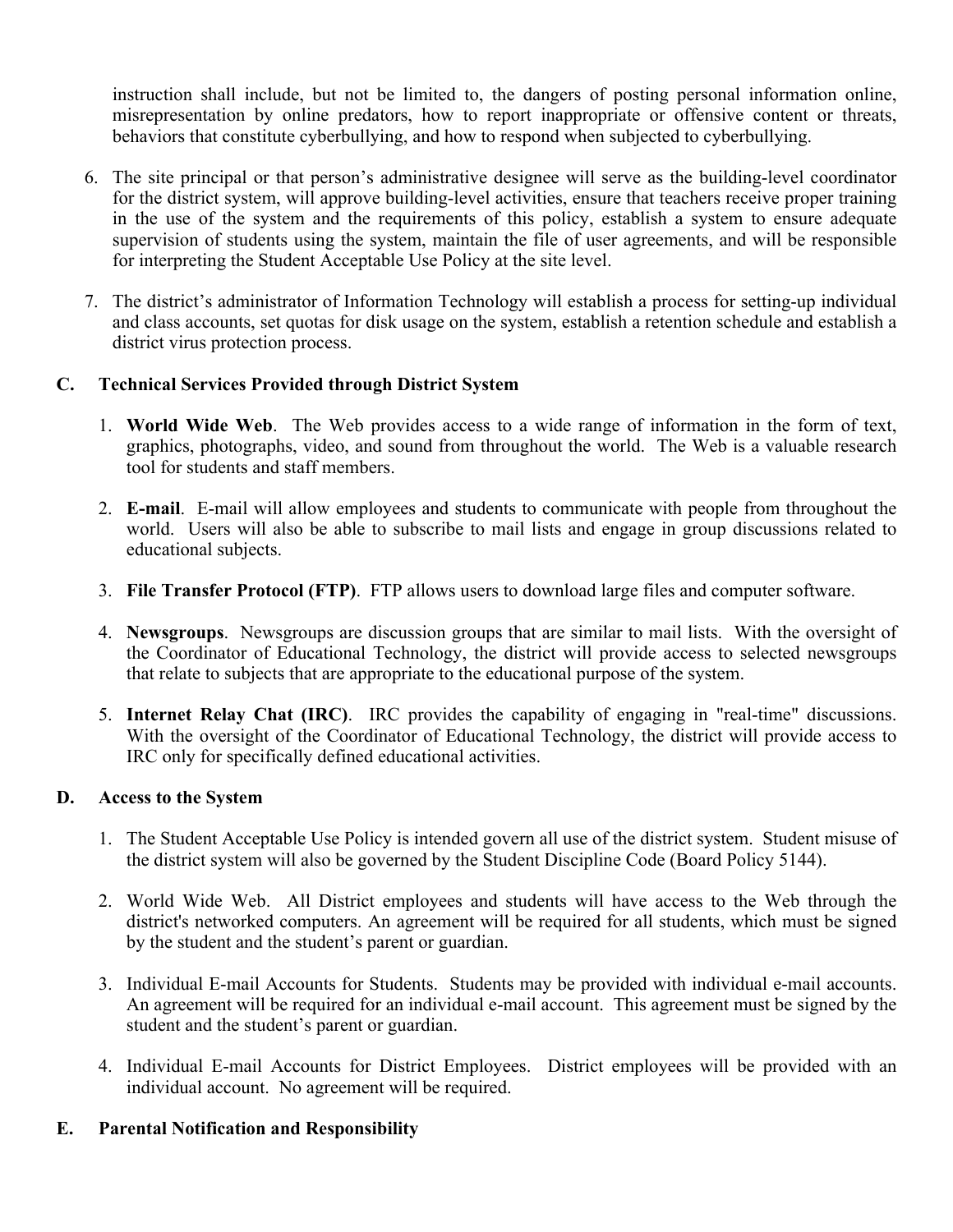- 1. The district will notify the parents about the district system and the Student Acceptable Use Policy. Parents must sign an agreement to allow their student access to the district system. Parents may request alternative activities for their child(ren) that do not require Internet access.
- 2. Parents have the right at any time to investigate the contents of their child(ren)'s e-mail files. Parents have the right to request the termination of their child(ren)'s individual account at any time.
- 3. The Student Acceptable Use Policy contains restrictions on accessing inappropriate material. There is a wide range of material available on the Internet, some of which may not be fitting with the particular values of the families of the students. It is not practically possible for the district to monitor and enforce a wide range of social values in student use of the Internet. Further, the district recognizes that parents bear primary responsibility for transmitting their particular set of family values to their children. The district will encourage parents to specify to their child(ren) what material is and is not acceptable for their child(ren) to access through the district system.

#### **F. District Limitation of Liability**

1. The district makes no warranties of any kind, either express or implied, that the functions or the services provided by or through the district system will be error-free or without defect. The district will not be responsible for any damage users may suffer, including but not limited to, loss of data or interruptions of service. The district is not responsible for the accuracy or quality of the information obtained through or stored on the system. The district will not be responsible for financial obligations arising through the use of the system.

### **G. Due Process**

- 1. The district will cooperate fully with local, state, or federal officials in any investigation concerning to or relating to any illegal activities conducted through the district system.
- 2. In the event that there is an allegation that a student has violated the Student Acceptable Use Policy, the student will be provided with a written notice of the alleged violation and an opportunity to present an explanation before a school administrator.
- 3. Disciplinary actions will be tailored to meet specific concerns related to the violation and to assist the student in gaining the self-discipline necessary to behave appropriately on an electronic network. If the alleged violation also involves a violation of other provisions of the Student Discipline Code, the violation will be handled in accordance with the applicable provision of the district discipline policies and procedures.

#### **H. Search and Seizure**

- 1. System users have a limited privacy expectation in the contents of their personal files on the district system.
- 2. Routine maintenance and monitoring of the system may lead to discovery that the user has or is violating the Internet Acceptable Use Policy, the Student Discipline Code, or the law.
- 3. An individual search will be conducted if there is reasonable suspicion that a user has violated the law or the Student Discipline Code. The nature of the investigation will be reasonable and in the context of the nature of the alleged violation.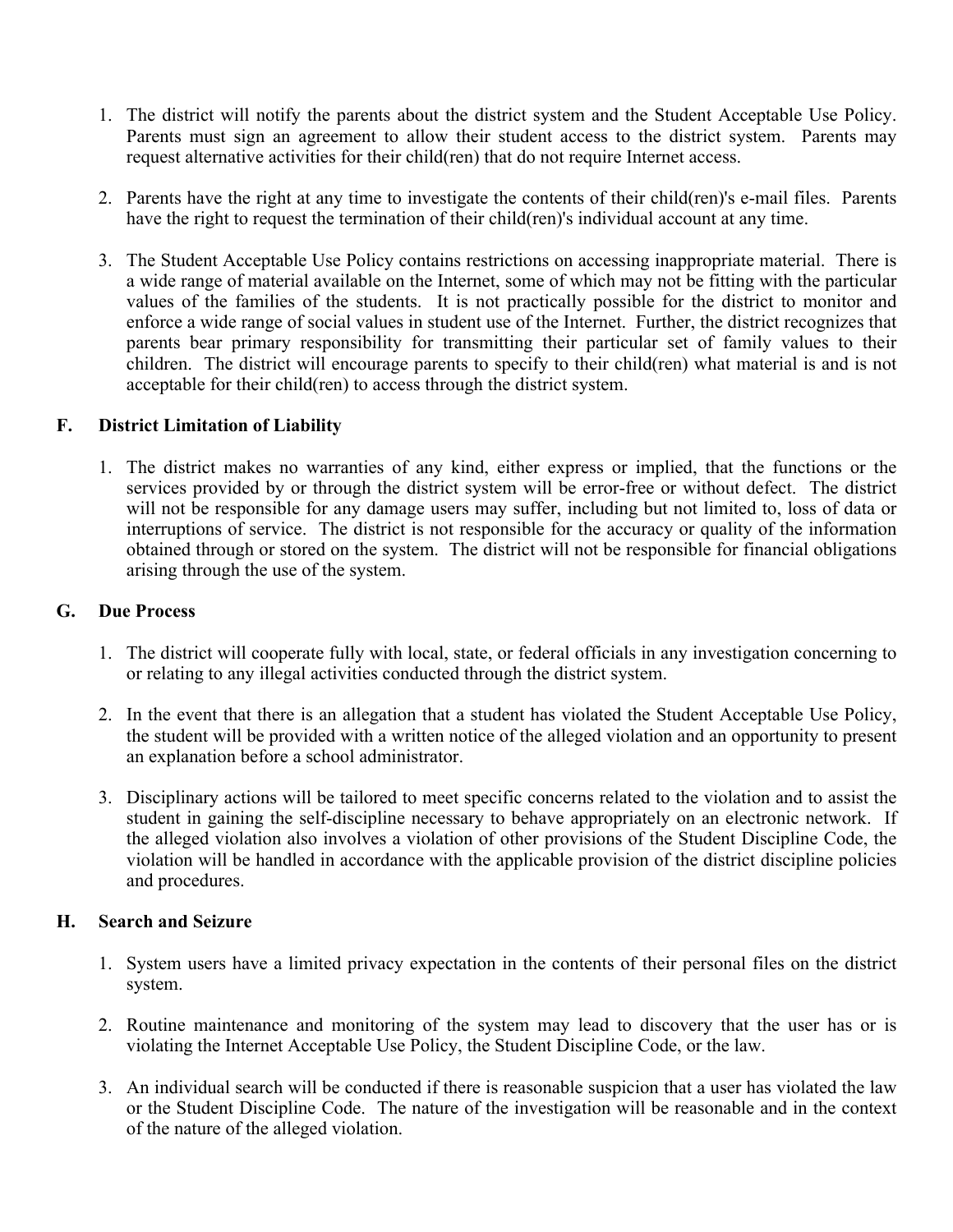4. District employees should be aware that their personal files may be discoverable under state public records laws.

## **I. Copyright and Plagiarism**

- 1. Laws related to copyrights will govern the use of material accessed through the district system. Because the extent of copyright protection of certain works found on the Internet is unclear, employees will make a standard practice of requesting permission from the holder of the work if their use of the material has the potential of being considered an infringement. Teachers will instruct students to respect copyright and to request permission when appropriate.
- 2. District practices pertaining to plagiarism will govern use of material accessed through the district system. Teachers will instruct students in appropriate research and citation practices.

## **J. Academic Freedom, Selection of Material, Student Rights to Free Speech**

- 1. Board policies on Academic Freedom and Free Speech will govern the use of the Internet.
- 2. When using the Internet for class activities, teachers will select material that is appropriate in light of the age of the students and that is the relevant to the course objectives. Teachers will preview the materials and sites they require or recommend for students' access to determine the appropriateness of the material contained on or accessed through the site. Teachers will provide guidelines and lists of resources to assist their students in channeling their research activities effectively and properly. Teachers will assist their students in developing the skills to ascertain the truthfulness of information, distinguish fact from opinion, and engage in discussions about controversial issues while demonstrating tolerance and respect for those who hold divergent views.

## **K. District Web Site**

- 1. District Web Site. The district will establish a Web site and will develop Web pages that will present information about the district. The Coordinator of Educational Technology will be designated the Webmaster, responsible for maintaining the district Web site.
- 2. School or Class Web Pages. Schools and classes may establish Web pages that present information about the school or class activities. The building principal will designate an individual to be responsible for managing the school Web site. Teachers will be responsible for maintaining their class site.
- 3. Student Web Pages. With the approval of the building principal, students may establish personal Web pages. The principal will establish a process and criteria for the establishment and posting of material, including pointers to other sites, on these pages. Material presented in the student's Web site must be related to the student's educational and career preparation activities. Student Web pages must include the following notice: "This is a student Web page. Opinions expressed on this page shall not be attributed to the district."
- 4. Extracurricular Organization Web Pages. With the approval of the building principal, extracurricular organizations may establish Web pages. The principal will establish a process and criteria for the establishment and posting of material, including pointers to other sites, on these pages. Material presented on the organization Web page must relate specifically to organization activities and may include student-produced material. Organization Web pages must include the following notice: "This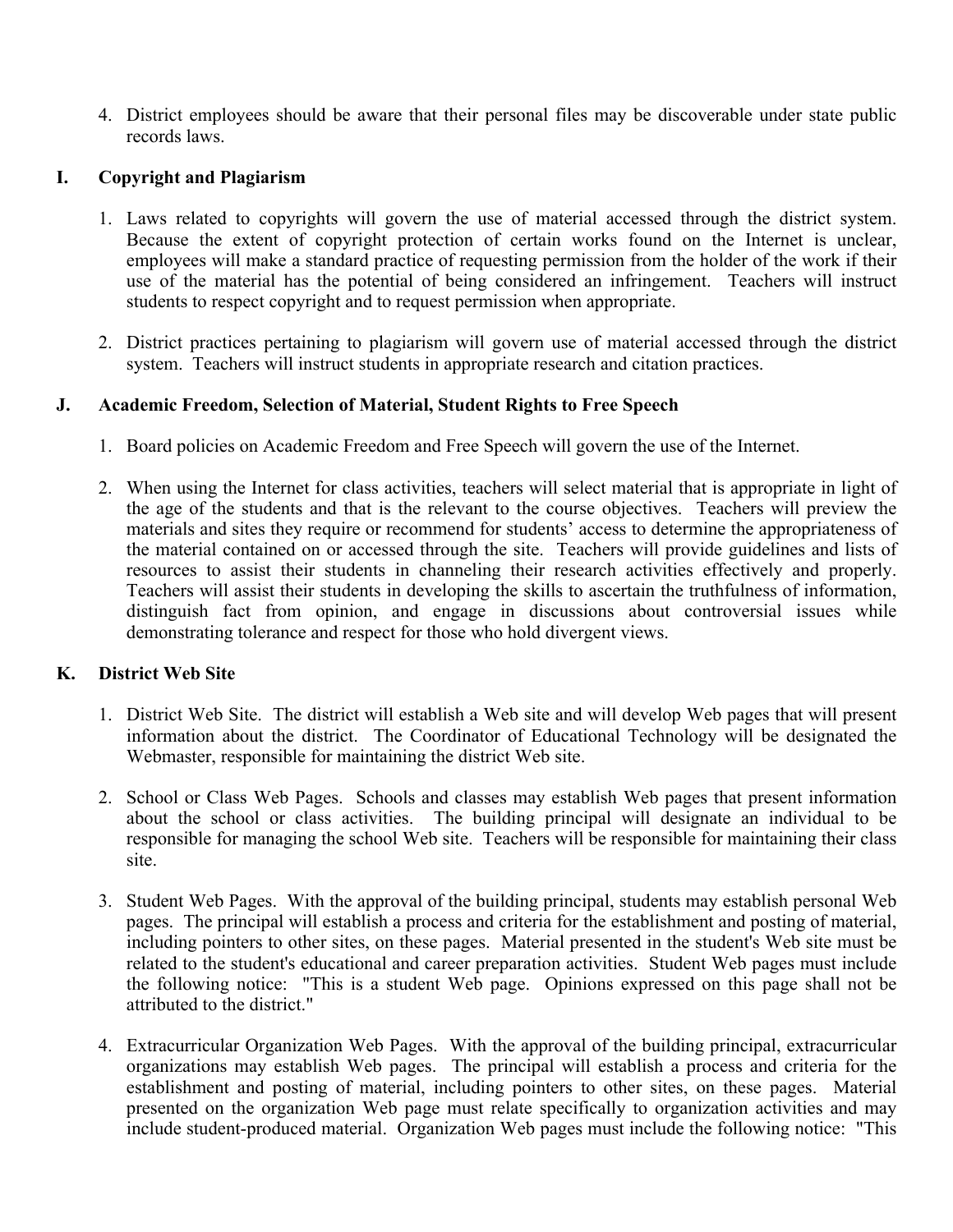is a student extracurricular organization Web page. Opinions expressed on this page shall not be attributed to the district."

### **L. Student Acceptable Use Policy**

The following uses of the district system are considered unacceptable:

- 1. Personal Safety (Restrictions are for students only)
	- a. Student use of district computers to access social networking sites is prohibited.
	- b. Users will not post personal contact information about themselves or other people. Personal contact information includes address, telephone, school address, work address, etc.
	- c. Users will not agree to meet with someone they have met online without their parent's approval and participation.
	- d. Users will promptly disclose to their teacher or other school employee any message they receive that is inappropriate or makes them feel uncomfortable.
- 2. Illegal Activities
	- a. Users will not attempt to gain unauthorized access to the district system or to any other computer system through the system or go beyond their authorized access. This includes attempting to log in through another person's account or access another person's files. These actions are illegal, even if only for the purposes of "browsing."
	- b. Users will not make deliberate attempts to disrupt the computer system performance or destroy data by spreading computer viruses or by any other means. These actions are illegal.
	- c. Users will not use the district system to engage in any other illegal act, such as arranging for a drug sale or the purchase of alcohol, engaging in criminal gang activity, threatening the safety of a person, etc.
- 3. System Security
	- a. Users are responsible for the use of their individual account and should take all reasonable precautions to prevent others from being able to use their account. Under no conditions should a user provide their password to another person.
	- b. Users will immediately notify the administrator in charge of Information Technology if they have identified a possible security problem. Users will not go looking for security problems, because this may be construed as an illegal attempt to gain access.
	- c. Users will avoid the inadvertent spread of computer viruses by following the district virus protection procedures if they download software.
- 4. Inappropriate Language
	- a. Restrictions against inappropriate language apply to public messages, private messages, and material posted on Web pages.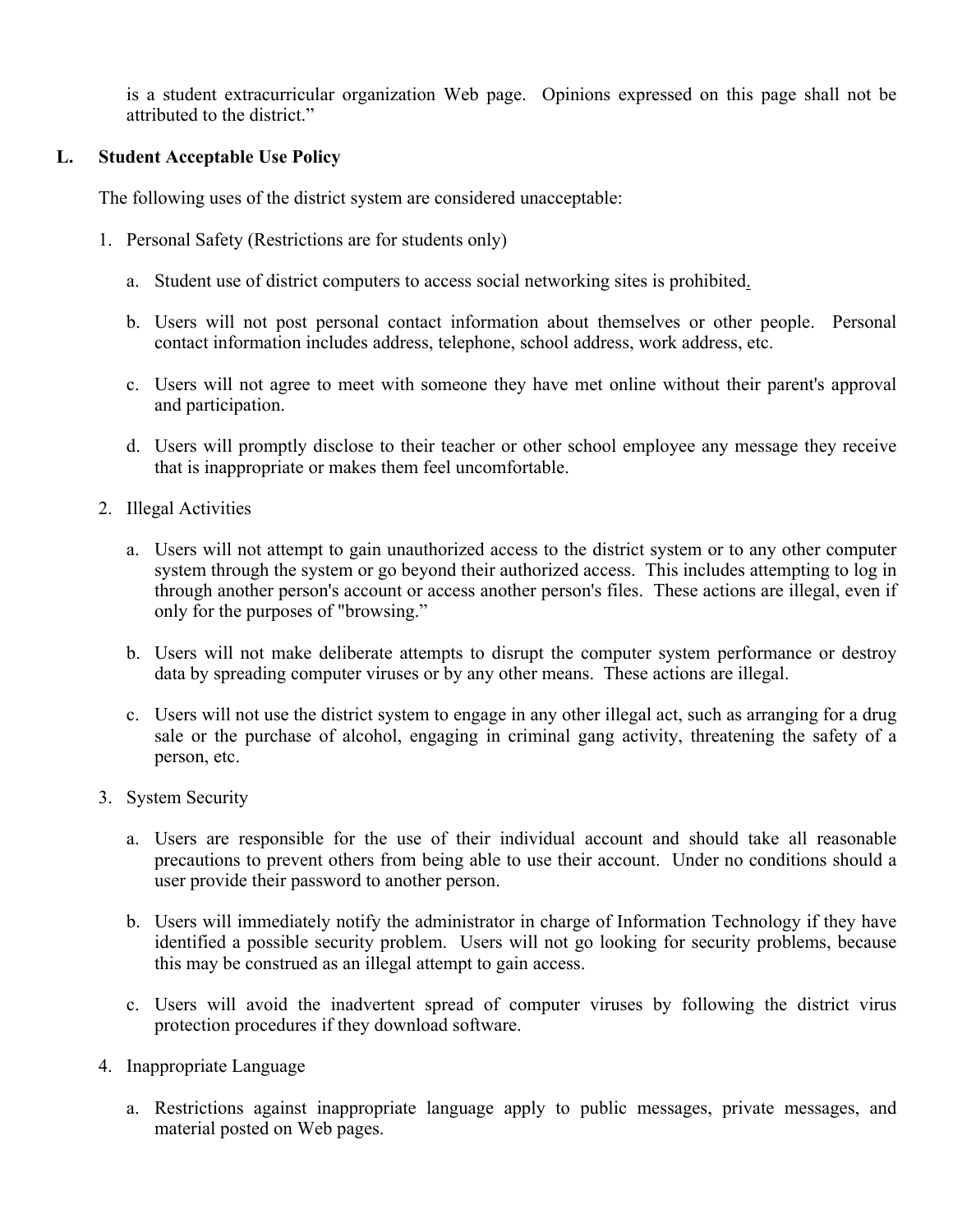- b. Users will not use obscene, profane, lewd, vulgar, rude, inflammatory, threatening, or disrespectful language.
- c. Users will not post information that, if acted upon, could cause damage or a danger of disruption.
- d. Users will not engage in personal attacks, including prejudicial or discriminatory attacks.
- e. Users will not harass another person. Harassment is persistently acting in a manner that distresses or annoys another person. If a user is told by a person to stop sending them messages, they must stop.
- f. Users will not knowingly or recklessly post false or defamatory information about a person or organization.
- 5. Respect for Privacy
	- a. Users will not repost a message that was sent to them privately without permission of the person who sent them the message.
	- b. Users will not post private information about another person.
- 6. Respecting Resource Limits
	- a. Users will use the system only for educational and professional or career development activities (no time limit), and limited, high-quality, self-discovery activities. For students, the limit on selfdiscovery activities is no more than 3 hours per week.
	- b. Users will not download large files unless absolutely necessary. If necessary, users will download the file at a time when the system is not being heavily used and immediately remove the file from the system computer to their personal computer.
	- c. Users will not post chain letters or engage in "spamming". Spamming is sending an annoying or unnecessary message to a large number of people.
	- d. Users will check their e-mail frequently and delete unwanted messages promptly.
	- e. Users will subscribe only to high quality discussion group mail lists that are relevant to their education or professional/career development.
- 7. Plagiarism and Copyright Infringement
	- a. Users will not plagiarize works that they find on the Internet. Plagiarism is taking the ideas or writings of others and presenting them as if they were original to the user.
	- b. Users will respect the rights of copyright owners. Copyright infringement occurs when an individual inappropriately reproduces a work that is protected by a copyright. If a work contains language that specifies acceptable use of that work, the user should follow the expressed requirements. If users are unsure whether or not they can use a work, they should request permission from the copyright owner.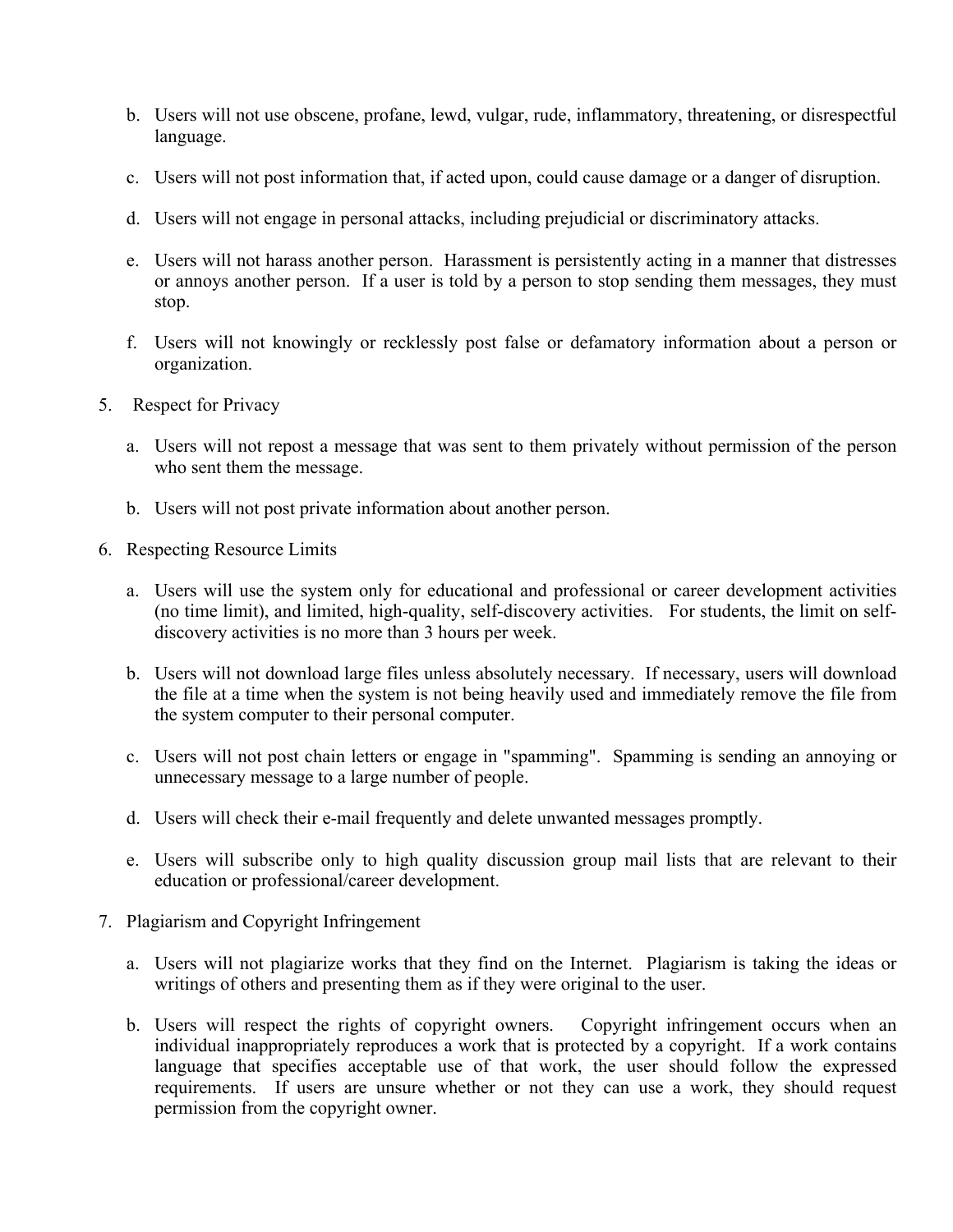- 8. Inappropriate Access to Material
	- a. Users will not use the district system to access material that is profane or obscene (pornography), that advocates illegal acts, or that advocates violence or discrimination towards other people (hate literature). For students, a special exception may be made for hate literature if the purpose of such access to conduct research and access is approved by both the teacher and the parent. District employees may access the above material only in the context of legitimate research.
	- b. If users inadvertently access such information, they should immediately disclose the inadvertent access in a manner specified by their school. This will protect users against an allegation that they have intentionally violated the Student Acceptable Use Policy.

#### **M. Use of Electronic Recording Devices**

Use of electronic recording devices to facilitate specific instructional and administrative services is permitted based on established policies and practices. Such uses include but are not limited to the school or district identification card program and related uses, school or district publications and broadcast facilities, athletic programs and theatrical productions, scheduled distance learning classes, video conferences, digitally streamed class content (live or recorded), and video tape recording of classes or related academic events by Information Technology Services Media Distribution Services when requested to capture video, audio or still images.

Electronic devices may be used to record a lecture, presentation, interview or similar activity with prior permission of the individual being recorded. This permission does not extend to others who may be present. Absence of permission may constitute copyright infringement. Verbal permission may be sufficient for recording within a class or meeting for personal use. However, written permission must be obtained prior to recording or transmitting someone's image or speech over the airwaves, in public, on the web, as part of a class assignment or any University sponsored activity or program.

It is the responsibility of the user, host, event sponsor or department to provide notification and obtain the necessary permissions in advance or at the time of the recording / transmission.

In accordance with American Disability Act applicable policies and laws, instructional materials and school or district information presented in electronic form must be accessible to persons with disabilities. This includes recordings of lectures, events, DVDs and other recordings shown in class or posted on the web. In general, this requires that the recording be captioned.

1. Expectation of Privacy

Taking photos or making audio or video recordings without permission in ANY context in which the person has a reasonable expectation of privacy is prohibited. Such physical areas on campus include but are not limited to private offices, restrooms, changing rooms, labs, classrooms, and conference rooms. In such areas, permission must be granted by all persons being photographed or recorded.

#### 2. Surveillance Equipment and Software

Surveillance equipment and software may be placed on campus and monitored by authorized campus personnel to prevent or deter crimes and protect public safety and to facilitate official investigations into criminal activities or violations of district policy. Such uses must be coordinated with the Police Department or Information Technology Services as appropriate.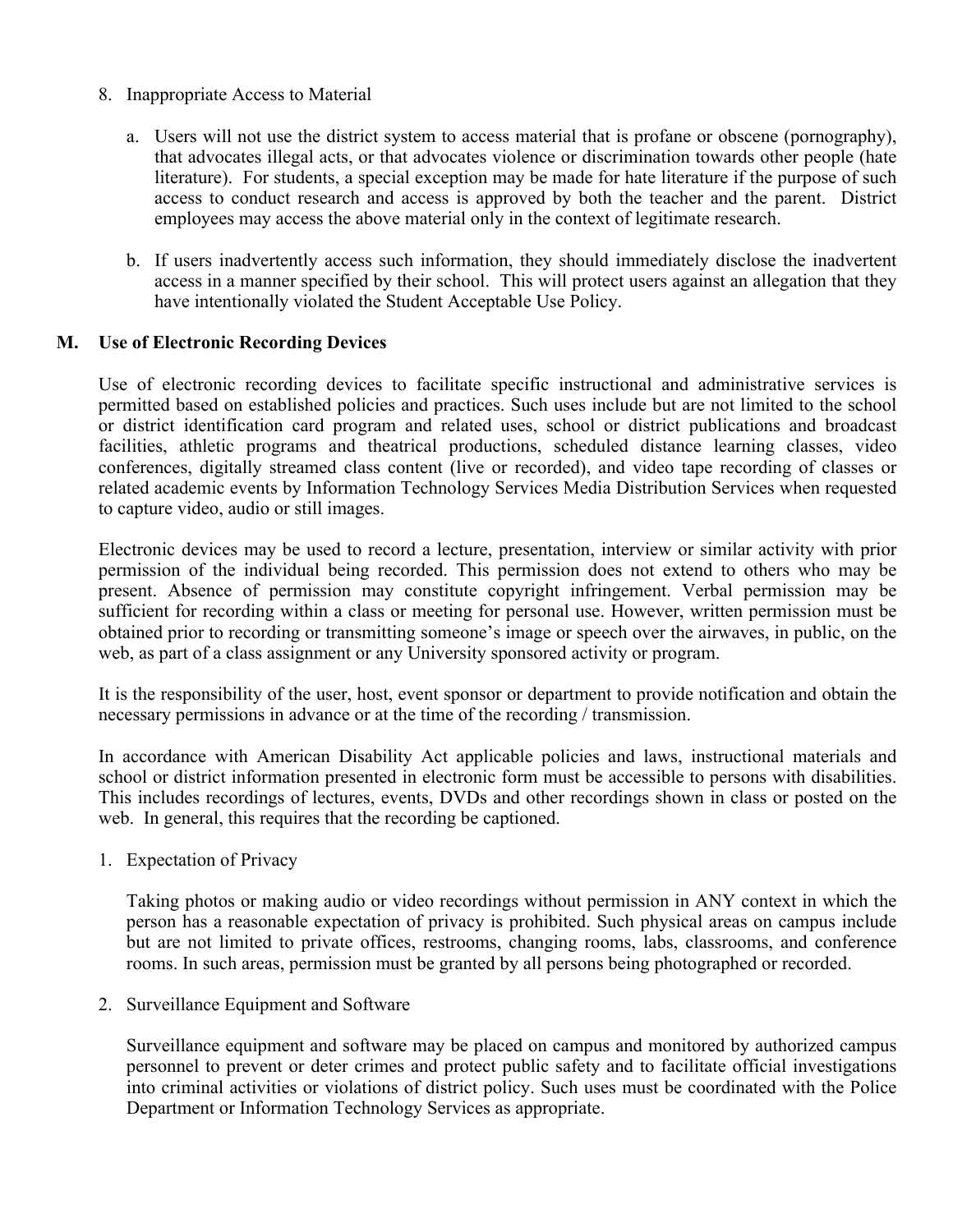# **N. Bring Your Own Device (B.Y.O.D.)**

Oxnard Union High School District is preparing students for 21<sup>st</sup> century skills and recognizes that our information-based world is becoming increasingly complex. Students must develop skills in creativity, critical thinking, communication, collaboration, digital literacy and information technologies that better prepare them to be successful citizens in the global community. Just as new technologies are changing the world in which we live, they are providing new and positive educational benefits that help students develop these skills and prepare for the Common Core State Standards.

In an effort to bring more technology tools into our classroom and to leverage student-owned technology, Oxnard Union High School District will allow personal technology devices to be brought onto the campus and onto our OUHSD network. Students bringing such personal devices to school must follow all State and Federal laws, the Acceptable Use Policy and the guidelines set forth in this document. In addition to the rules outlined in these guidelines, students will be expected to comply with all class and school policies and procedures while using personal devices.

Oxnard Union High School District currently provides technology that is appropriate and relevant to support instructional purposes. Therefore, the use of personal devices by students is not a requirement and is considered optional. Students who do not participate in B.Y.O.D. will not be penalized in their grades, and alternative modes of participation will be available.

#### **1. Definition of Personal Technology Device**

A personal technology device (PTD) is any privately-owned technology device that includes, but is not limited to: laptops, cell phones, smart phones, eReaders, iPads, iPods, tablets devices, PDAs, or other current or emerging devices that can be used for word processing, wireless or wired Internet access, recording of images/sound, email, etc. *Essentially any mobile device that has access to the District's Wi-Fi network is considered a PTD.*

#### **2. Educational purposes**

The purpose of implementing a BYOD is to enhance the leaning opportunity which includes classroom activities, career development, and communication with experts, homework, and limited high quality self-discovery activities. Students are expected to act responsibly and thoughtfully when using technology resources. Students bear the burden of responsibility to inquire with school administrators and/or teachers when they are unsure of the permissibility of a particular use of technology prior to engaging in the use. Personally owned devices are permitted for use during the school day for educational purposes and/or in approved locations only.

## **3. Bullying**

Students may not utilize any technology to harass, threaten, demean, humiliate, intimidate, embarrass, or annoy their classmates or others in their community. This is unacceptable student behavior known as cyber bullying and will not be tolerated. Any cyber bullying that is determined to disrupt the safety and/or wellbeing of the school is subject to disciplinary action.

#### **4. Responsibility, Security and Damages**

Responsibility to keep the PTD secure rests with the individual owner. Oxnard Union High School District is not liable for any device stolen, infected, or damaged on campus, at school functions, or on the school bus. If a device is stolen or damaged, it will be handled through the administrative office